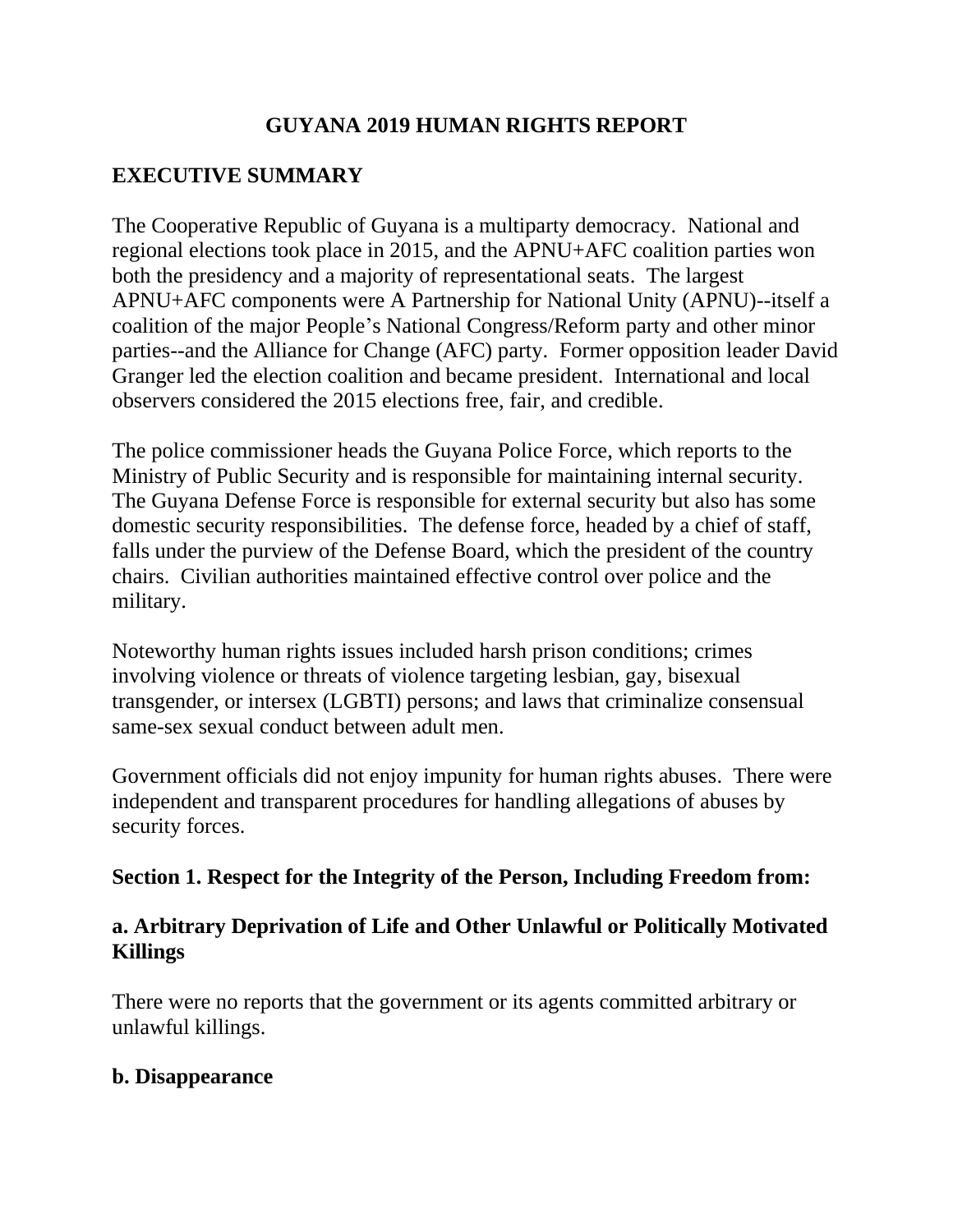There were no reports of disappearances by or on behalf of government authorities.

# **c. Torture and Other Cruel, Inhuman, or Degrading Treatment or Punishment**

The law prohibits such practices. There were allegations, nonetheless, that prison officials mistreated inmates as well as claims that police raped displaced migrants from Venezuela.

# **Prison and Detention Center Conditions**

Prison and jail conditions, particularly in police holding cells, were reportedly harsh and potentially life threatening due to overcrowding, physical abuse, and inadequate sanitary conditions.

Physical Conditions: In June the Guyana Prison Service reported there were 2,069 prisoners in eight facilities with a combined design capacity of 1,505. Overcrowding was in large part due to a backlog of pretrial detainees, who constituted approximately 30 percent of the total prison population.

In May 2018 the government released the findings of a 2017 independent study funded by the Inter-American Development Bank that found prison officers physically abused prisoners. The government reported the UN Working Group of Experts on People of African Descent found that prison conditions at the Lusignan Prison were appalling and cells were unfit for human habitation. Prisoners reported unsanitary conditions and a lack of potable water, and they also complained of lengthy confinement in their cells with limited opportunities for sunlight.

The adult prison population contained individuals 16 years of age and older. In most cases, however, offenders younger than 16 were held in a juvenile correctional center that offered primary education, vocational training, and basic medical care.

Administration: Authorities stated they investigated and monitored prison and detention center conditions monthly, and committees prepared reports after each visit. Prisoners often circumvented procedures for submitting complaints of inhuman conditions or mistreatment by passing letters addressed to government officials through family members.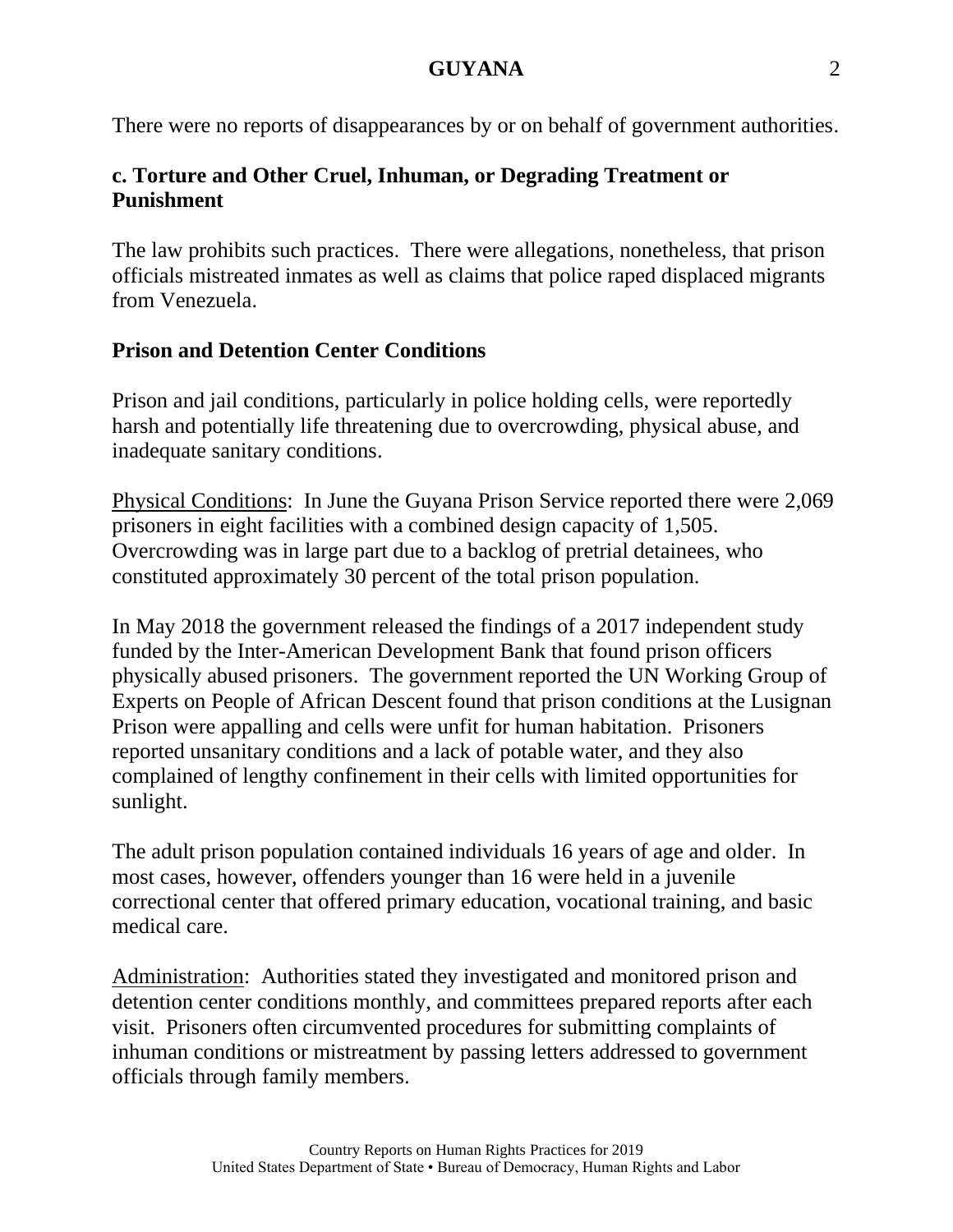Independent Monitoring: The government permitted outside groups to monitor prison conditions independently.

### **d. Arbitrary Arrest or Detention**

The law prohibits arbitrary arrest and detention and provides for the right of any person to challenge the lawfulness of his or her arrest or detention in court. The government generally observed these requirements.

## **Arrest Procedures and Treatment of Detainees**

An arrest requires a warrant issued by a court official unless an officer who witnesses a crime believes there is good cause to suspect a crime or a breach of the peace has been or will be committed. The law stipulates that a person arrested cannot be held for more than 72 hours unless brought before a court to be charged. Authorities generally observed this requirement. Bail was generally available except in cases of capital offenses and narcotics trafficking.

Although the law provides criminal detainees prompt access to a lawyer of their choice and to family members, authorities occasionally did not fully respect these rights. The state provides legal counsel for indigent persons only when such persons are charged with a capital offense. The Legal Aid Clinic, a nongovernmental organization (NGO), provides legal counsel at a reduced fee in certain circumstances, as determined by the clinic. Police routinely required permission from the senior investigating officer, who was seldom on the premises, before permitting counsel access to a client.

Pretrial Detention: Lengthy pretrial detention remained a problem, due primarily to judicial inefficiency, staff shortages, and cumbersome legal procedures. The average length of pretrial detention was three years for those awaiting trial at a magistrates' court or in the High Court. This was often beyond the maximum possible sentence for the crime for which they were charged.

# **e. Denial of Fair Public Trial**

The law provides for an independent judiciary, and the government generally respected judicial independence and impartiality.

Delays and inefficiencies undermined judicial due process. Shortages of trained court personnel, postponements at the request of the defense or prosecution,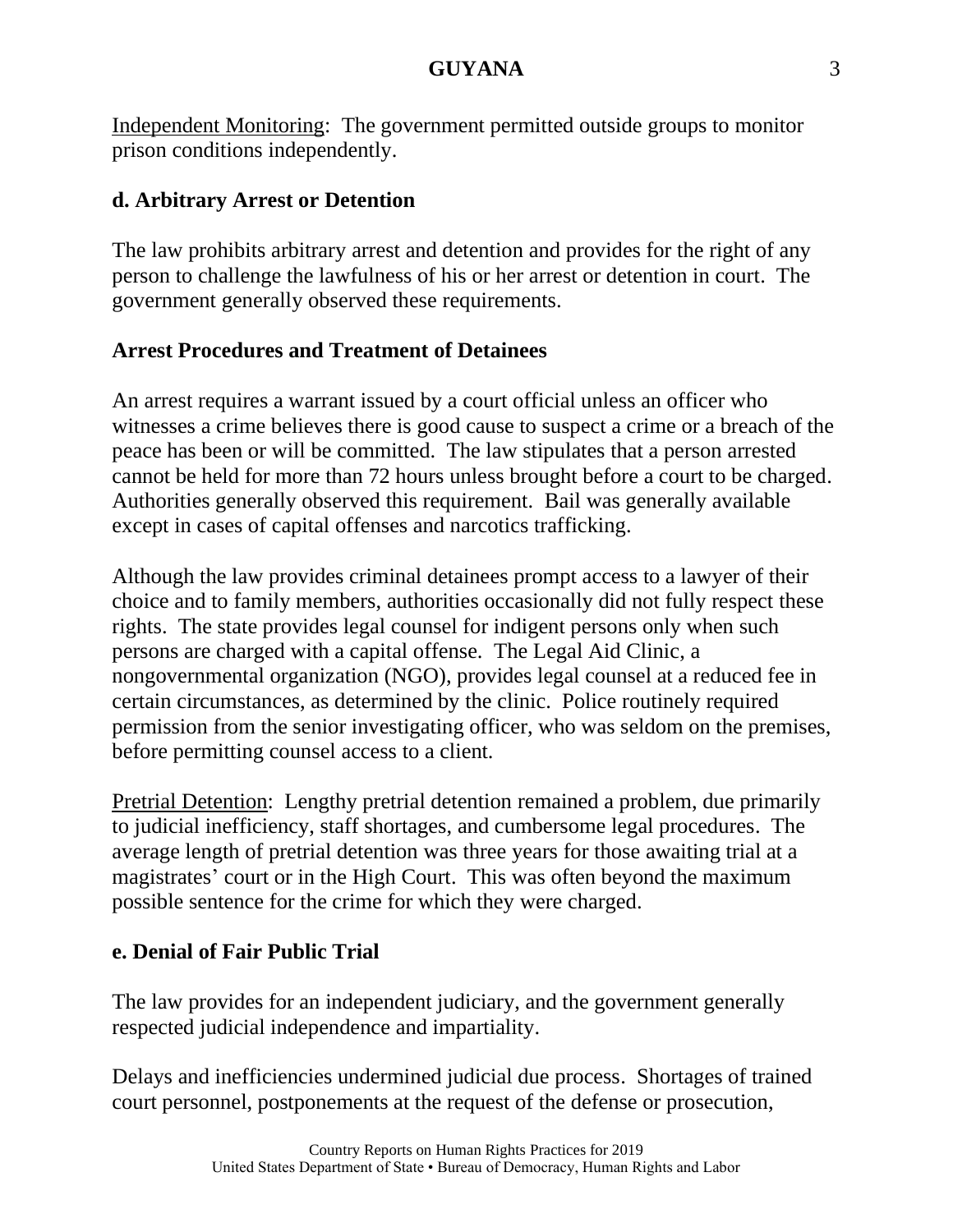occasional allegations of bribery, poor tracking of cases, and police slowness in preparing cases for trial caused delays.

#### **Trial Procedures**

The law provides for the right to a fair and public trial, and an independent judiciary generally enforced this right.

Defendants enjoy a presumption of innocence. Cases in magistrates' courts are tried without jury, while cases involving more serious crimes are tried by jury in the High Court. The constitution provides that a person shall be informed in detail of the nature of the offense charged as soon as reasonably practicable. Defendants have the right to a timely trial and free assistance of an interpreter. The constitution also provides for persons charged with a criminal offense to be given adequate time and facilities for the preparation of a defense. Authorities routinely granted trial postponements to both the defense and prosecution. Defendants have the right to be present at their trial and confront adverse witnesses, and they may present their own witnesses and evidence. Defendants cannot be compelled to testify or confess guilt, and they have the right to appeal.

While the law recognizes the right to legal counsel, it was limited to those who could afford to pay, except in cases involving capital crimes. Although there is no formal public defender system, a defendant in a murder case that reaches the High Court may receive a court-appointed attorney. The Georgetown Legal Aid Clinic, with government and private support, provided advice to persons who could not afford a lawyer, particularly victims of domestic violence and violence against women.

#### **Political Prisoners and Detainees**

There were no reports of political prisoners or detainees.

#### **Civil Judicial Procedures and Remedies**

The law provides for an independent and impartial judiciary in civil matters, and the government generally respected this provision. Individuals can access the court system to initiate lawsuits seeking damages for, or cessation of, human rights violations. The magistrates' courts deal with both criminal and civil matters. Delays, inefficiencies, and alleged corruption in the magistrates' court system affected citizens' ability to seek timely remedies in civil matters, and there was a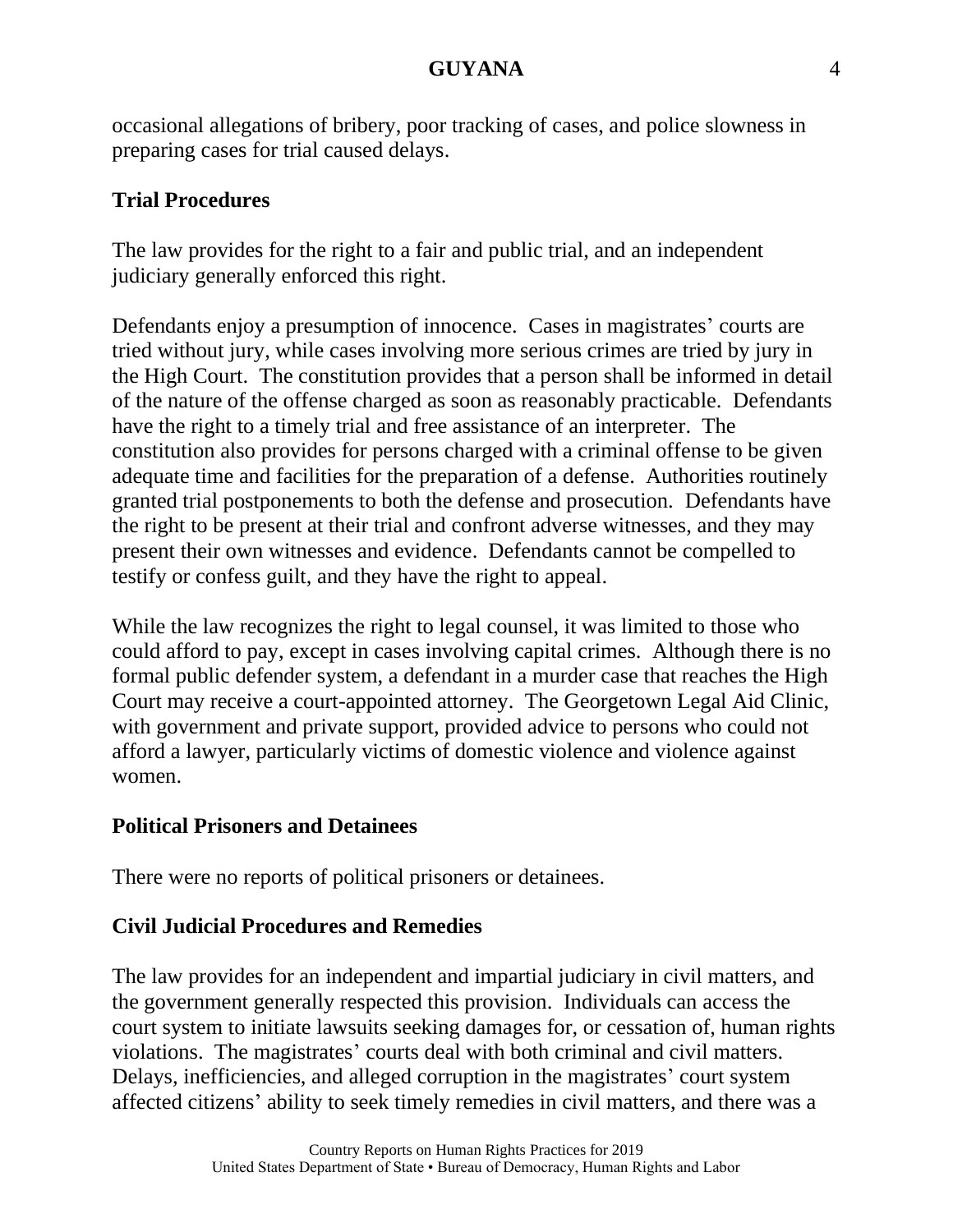large backlog of civil cases. Citizens have the right to appeal adverse domestic decisions to the Caribbean Court of Justice.

## **f. Arbitrary or Unlawful Interference with Privacy, Family, Home, or Correspondence**

The law generally prohibits such actions, and there were no reports that the government failed to respect these prohibitions.

# **Section 2. Respect for Civil Liberties, Including:**

# **a. Freedom of Expression, Including for the Press**

The constitution provides for freedom of expression, including for the press, and the government generally respected this right. Independent media were active and at times expressed a wide variety of views without restriction.

Censorship or Content Restrictions: A 2015 directive from the prime minister determines that all headlines in state-owned print media be approved by the Office of the Prime Minister before publication.

## **Internet Freedom**

The government did not restrict or disrupt access to the internet or censor online content, and there were no credible reports that the government monitored private online communications without appropriate legal authority.

## **Academic Freedom and Cultural Events**

There were no government restrictions on academic freedom or cultural events.

## **b. Freedoms of Peaceful Assembly and Association**

The law provides for the freedoms of peaceful assembly and association, and the government generally respected these rights.

## **c. Freedom of Religion**

See the Department of State's *International Religious Freedom Report* at [https://www.state.gov/religiousfreedomreport/.](https://www.state.gov/religiousfreedomreport/)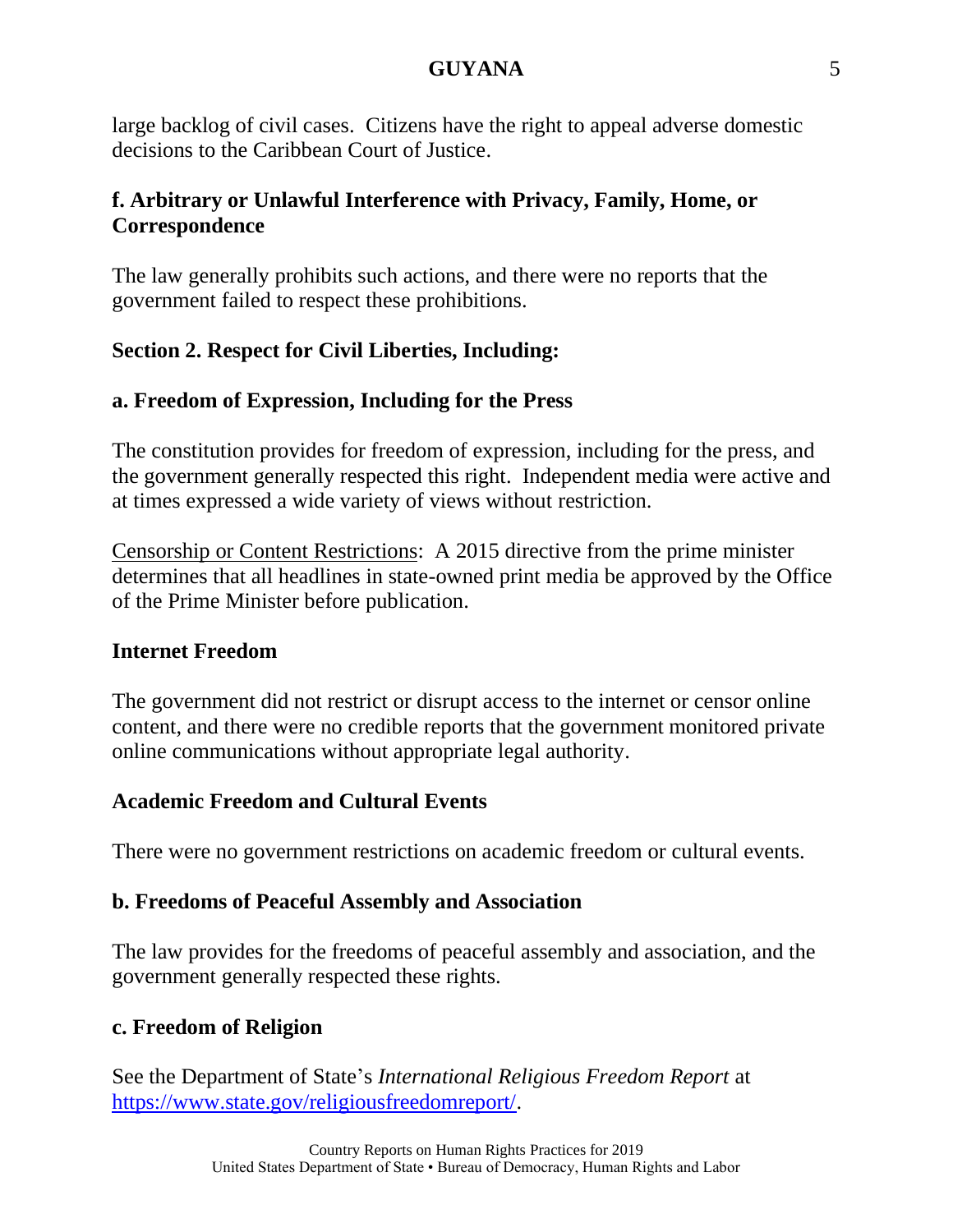#### **d. Freedom of Movement**

The law provides for freedom of internal movement, foreign travel, emigration, and repatriation, and the government generally respected these rights.

In-country Movement: The law requires that local village councils grant permission in advance for travel to indigenous areas, but most individuals traveled in these areas without a permit.

#### **e. Internally Displaced Persons**

Not applicable.

#### **f. Protection of Refugees**

Abuse of Migrants, Refugees, and Stateless Persons: There were reports that some displaced Venezuelan women experienced human rights abuses, including sexual exploitation, by government officials. In May the government charged three police officers for allegedly raping a displaced migrant from Venezuela. The case against the police officers continued as of September. NGOs also reported displaced Venezuelans received a lower standard of health and social care.

The government cooperated with the Office of the UN High Commissioner for Refugees (UNHCR) and other humanitarian organizations in providing protection and assistance to displaced persons.

Access to Asylum: The law does not provide for protection of asylum seekers. Although the government is not a signatory to the 1951 Convention on Refugees, the government reported that it did not prosecute or deport Venezuelans seeking refuge. In the absence of national legislation and requisite government capacity, UNHCR assumed the main responsibility for determination of refugee status.

Temporary Protection: The government also provided temporary protection to individuals who may not qualify as refugees and provided it to approximately 10,380 persons during the year.

#### **g. Stateless Persons**

Not applicable.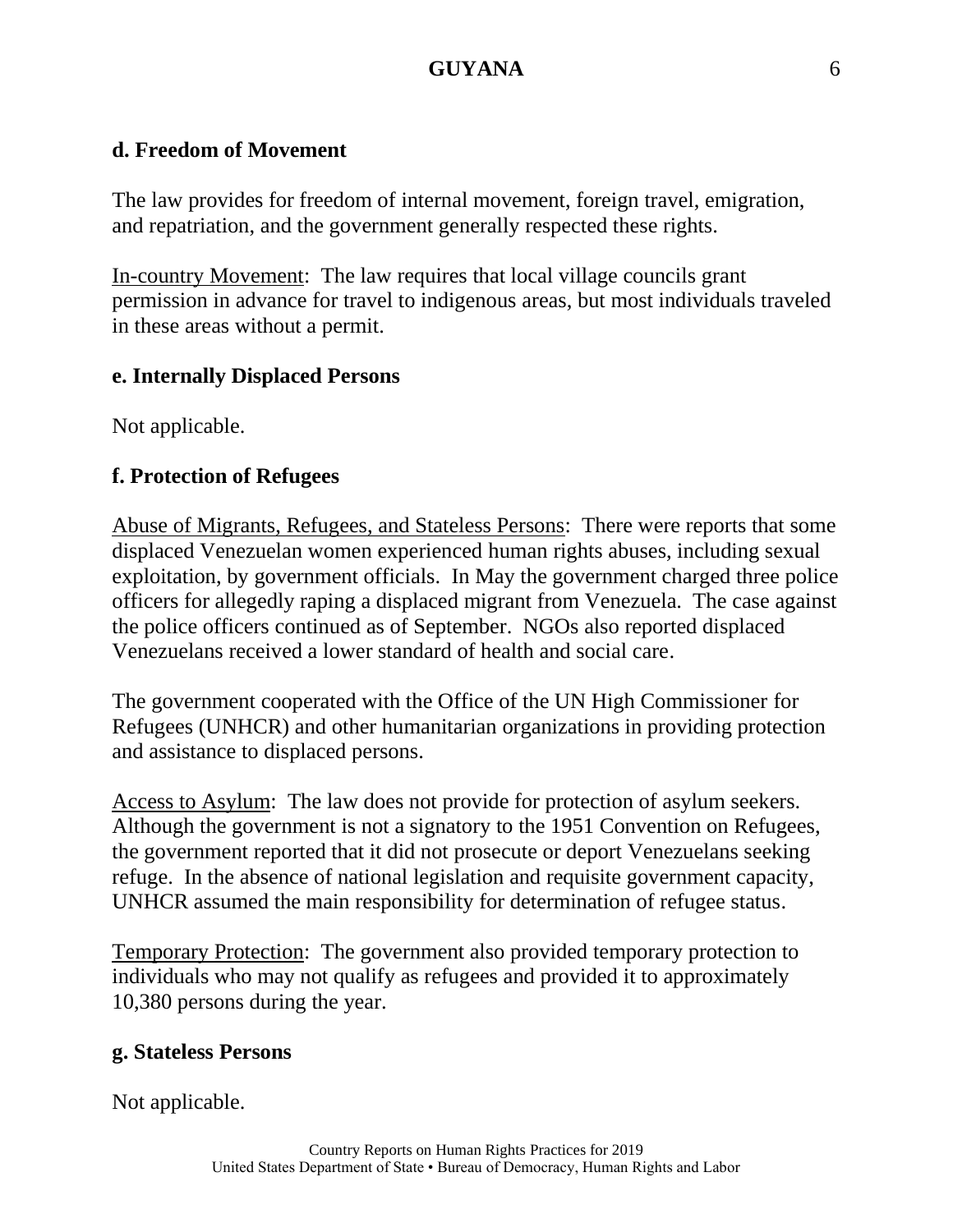### **Section 3. Freedom to Participate in the Political Process**

The law provides citizens the ability to choose their government in free and fair periodic elections held by secret ballot and based on universal and equal suffrage. Elections also take place within indigenous communities, where members elect indigenous leaders every 33 to 36 months.

#### **Elections and Political Participation**

Recent Elections: National and regional elections were held in 2015. The APNU+AFC, a coalition of parties formed by the APNU and the AFC, won by a slim margin against the People's Progressive Party/Civic. The coalition leader and former opposition leader, David Granger, was elected president. The general elections resulted in the first change of the ruling party in 23 years. International observers concluded the 2015 national and regional elections were free, fair, and credible. Local government elections were held in 2018 in all eligible communities throughout the country and were considered free, fair, and credible by international observers.

Participation of Women and Minorities: No laws limit participation of women or members of minorities in the political process, and they did participate.

#### **Section 4. Corruption and Lack of Transparency in Government**

The law provides for criminal penalties for corruption by officials, and the government generally implemented the law effectively. There were isolated reports of government corruption during the year, and administration officials responded to the reports. There remained a widespread public perception of corruption involving officials at all levels, including the police and the judiciary.

Corruption: Corruption by police officers was frequent. There were no reports the government prosecuted any members of the police force during the year.

Financial Disclosure: The law requires public officials to declare their assets to an integrity commission and sets out both criminal and administrative sanctions for nondisclosure. If a person fails to file a declaration, the daily newspapers and the official gazette can publish that fact. Failure to comply with the law can lead to a summary conviction, fines, and imprisonment for six to 12 months. If property is not disclosed as required, the magistrate convicting the defendant must order the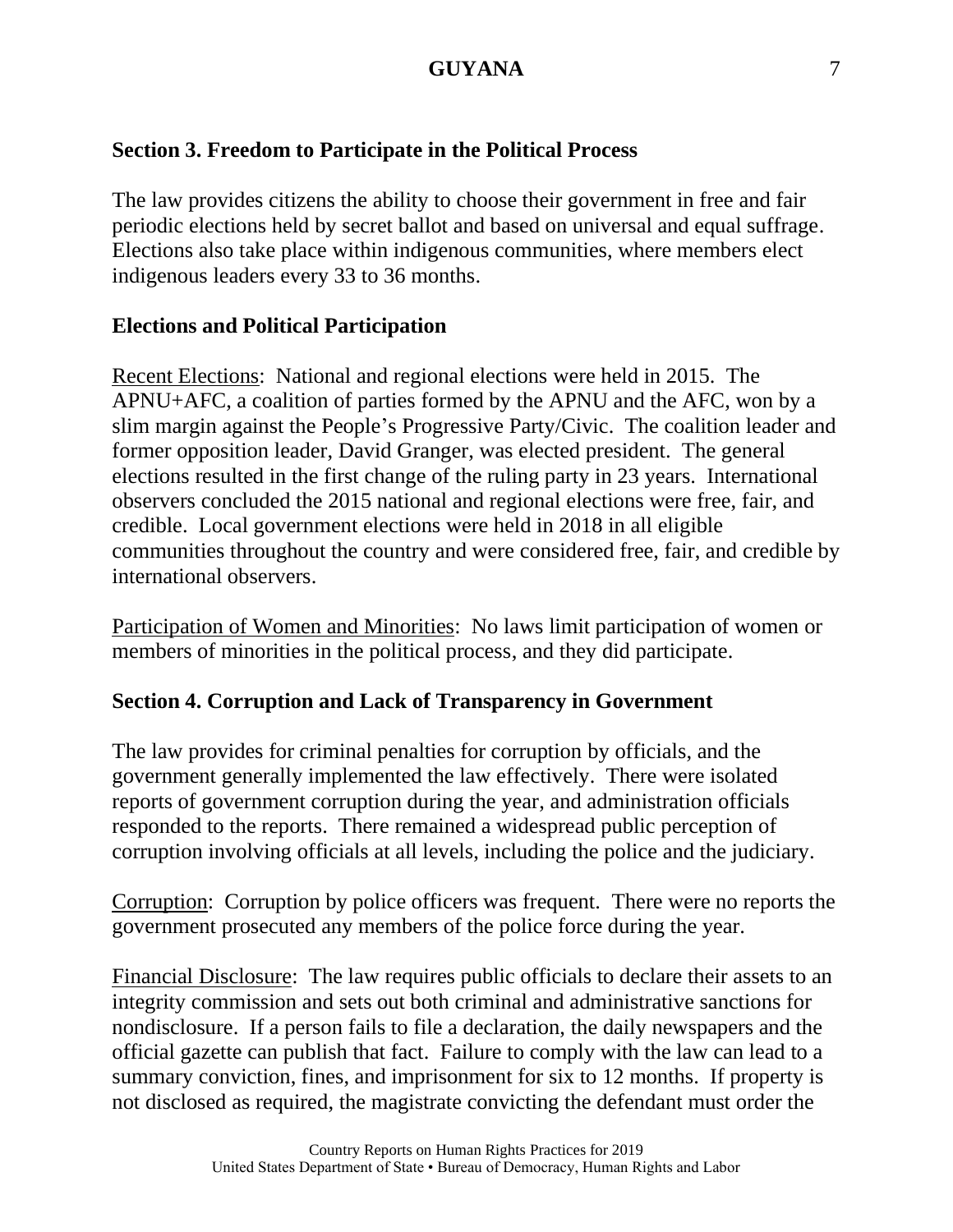defendant to make a full disclosure within a set time. Although the integrity commission was reconstituted in February 2018, after a 12-year hiatus, it did not appear to be fully functional. No publications or convictions occurred during the first 11 months of the year.

## **Section 5. Governmental Attitude Regarding International and Nongovernmental Investigation of Alleged Abuses of Human Rights**

A number of domestic human rights groups generally operated without government restriction, investigating and publishing their findings on human rights cases. These groups at times complained government officials were uncooperative and unresponsive to their requests and stated that when officials responded, it was generally to criticize the groups rather than to investigate allegations.

Government Human Rights Bodies: The law provides for an ombudsperson to investigate official government actions or actions taken by government officials in exercise of their official duties. Observers reported the ombudsperson operated independently of government interference.

## **Section 6. Discrimination, Societal Abuses, and Trafficking in Persons**

#### **Women**

Rape and Domestic Violence: The law criminalizes rape of men or women, including spousal rape and domestic violence. The law provides stringent penalties for rape, with life imprisonment as the maximum penalty. There were reports of successful prosecution of cases of rape. Successful prosecution of domestic violence cases was infrequent.

Domestic violence and violence against women, including spousal abuse, was widespread. The law prohibits domestic violence and allows victims to seek prompt protection, occupation, or tenancy orders from a magistrate. Penalties for violation of protection orders include fines up to 10,000 Guyanese dollars (\$47) and 12 months' imprisonment. There were reports of police accepting bribes from perpetrators and of magistrates applying inadequate sentences after conviction.

Sexual Harassment: The law prohibits sexual harassment in the workplace and provides for monetary penalties and award of damages to victims. The law does not cover harassment in schools. Acts of sexual harassment involving physical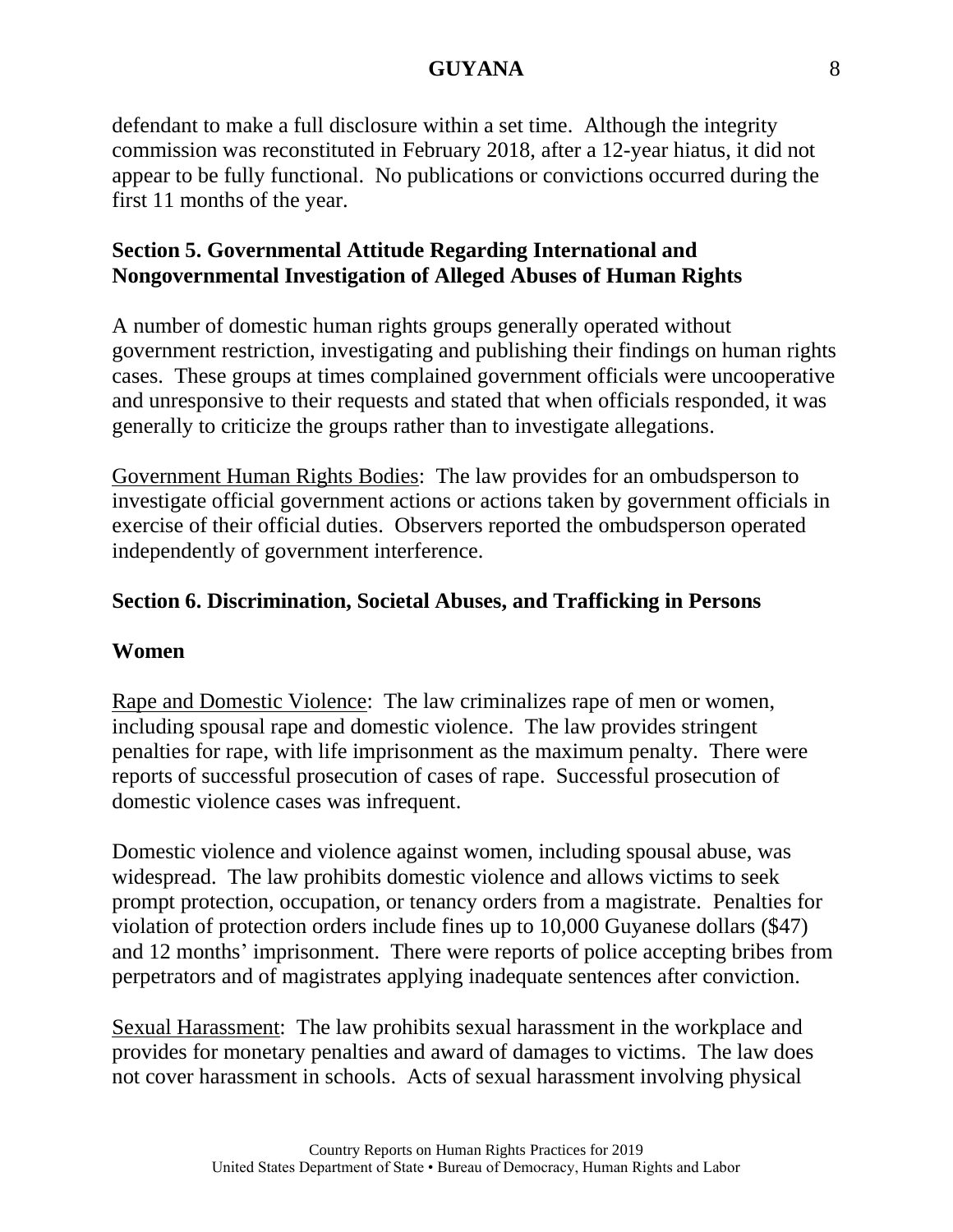assault are prosecuted under relevant criminal statutes. While reports of sexual harassment were common, no cases had been filed as of November.

Coercion in Population Control: There were no reports of coerced abortion or involuntary sterilization.

Discrimination: Although women enjoy the same legal status and rights as men, gender-related discrimination was widespread and deeply ingrained. The law prohibits discrimination based on gender, but there was no meaningful enforcement against such discrimination in the workplace. Job vacancy notices routinely specified that the employer sought only male or only female applicants, and women earned approximately 61 percent less than men for equal work.

# **Children**

Birth Registration: Citizenship is derived by birth within the country's territory or by birth to a Guyanese citizen abroad. The law requires that births be registered within 14 days but also provides for registration of births after the 14-day period. Births at hospitals and health facilities were registered within a day of delivery.

Child Abuse: The law prohibits abuse of children, including physical abuse, sexual abuse, and sexual exploitation. There were frequent, widespread reports of physical and sexual abuse of children. As with cases of domestic abuse, NGOs alleged some police officers could be bribed to make cases of child abuse "go away."

Early and Forced Marriage: The legal age for marriage is 18, but boys and girls may marry at age 16 with parental consent or judicial authority. UNICEF reported that 30 percent of women were married before age 18, and 4 percent of girls were married before age 15.

Sexual Exploitation of Children: The age of sexual consent is 16. By law a person who has sexual relations with a child younger than 16 may be found guilty of a felony and imprisoned for life. There were continued reports of children being exploited in prostitution. The law prohibits the commercial sexual exploitation of children age 18 and younger. Laws related to pornography and pornographic performances do not prohibit the use, procuring, and offering of a child for each of these purposes. The law also regulates selling, publishing, or exhibiting obscene material, defined as anything that could deprave or corrupt those open to immoral influences. The country is not a destination for child sex tourism.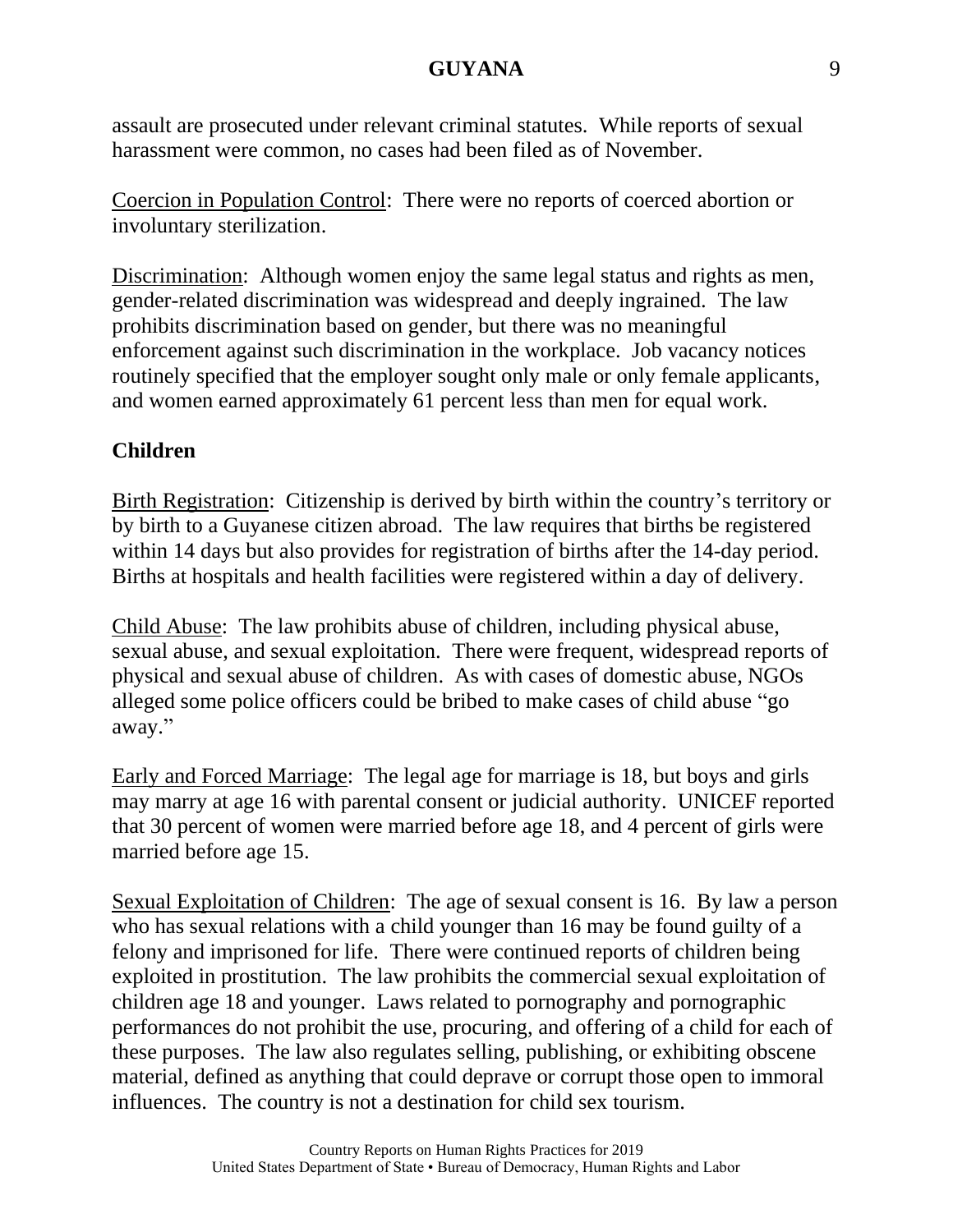International Child Abductions: The country is a party to the 1980 Hague Convention on the Civil Aspects of International Child Abduction. See the Department of State's *Annual Report on International Parental Child Abduction* at [https://travel.state.gov/content/travel/en/International-Parental-Child-](https://travel.state.gov/content/travel/en/International-Parental-Child-Abduction/for-providers/legal-reports-and-data/reported-cases.html)[Abduction/for-providers/legal-reports-and-data/reported-cases.html.](https://travel.state.gov/content/travel/en/International-Parental-Child-Abduction/for-providers/legal-reports-and-data/reported-cases.html)

## **Anti-Semitism**

The Jewish community was very small, perhaps fewer than 20 members. There were no reports of anti-Semitic acts.

# **Trafficking in Persons**

See the Department of State's *Trafficking in Persons Report* at [https://www.state.gov/trafficking-in-persons-report/.](https://www.state.gov/trafficking-in-persons-report/)

## **Persons with Disabilities**

The constitution mandates that the state "take legislative and other measures" to protect disadvantaged persons and persons with disabilities. The constitution and law prohibit discrimination against persons with physical, sensory, intellectual, and mental disabilities, but civil society groups stated the law was not regularly enforced. The law provides for a National Commission on Disabilities to advise the government, coordinate actions on problems affecting persons with disabilities, and implement and monitor the law. The commission focused its attention on sensitizing the public about the law and on compliance, as well as performing sensitization workshops with the Ministries of Social Protection, Education, and Health.

There were segregated schools for the blind and for persons with other disabilities in the most populous regions of the country. As a result, children with disabilities rarely attended mainstream schools, since these lacked the curriculum and infrastructure necessary to accommodate them. Lack of appropriate transportation and infrastructure to provide access to both public and private facilities made it difficult for persons with disabilities to be employed outside their homes.

## **Indigenous People**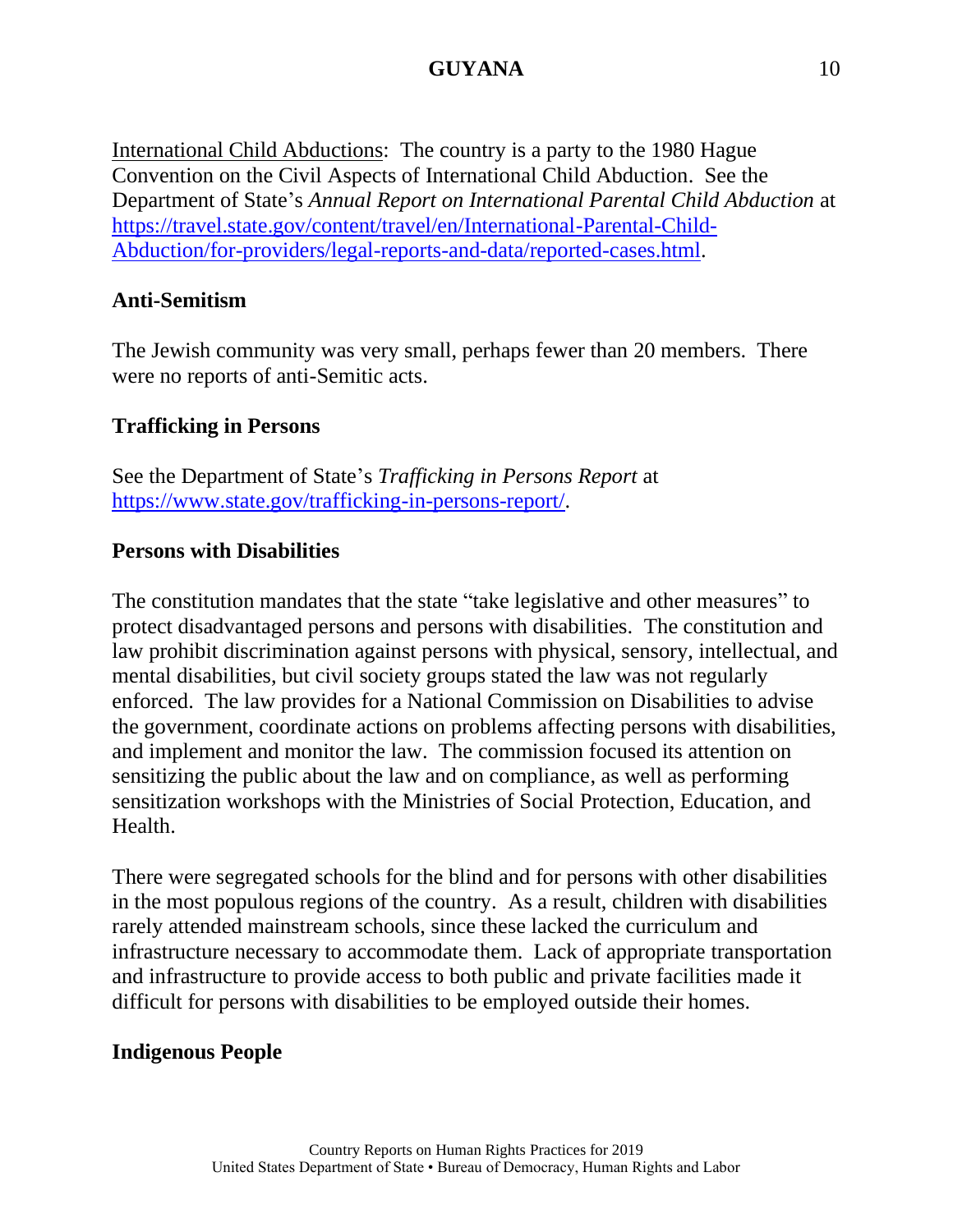Various laws protect the rights of the indigenous community, and members have some ability to participate in decisions affecting them, their land, and resources. Rules enacted by village councils require approval from the minister of indigenous peoples' affairs before entering into force. Indigenous lands were not effectively demarcated.

According to the 2012 census, the indigenous population constituted 10 percent of the total population. There were nine recognized tribal groups. An estimated 90 percent of indigenous communities were in the remote interior. The standard of living in indigenous communities was lower than that of most citizens, and they had limited access to education and health care. A UN study found that pregnant women in indigenous communities were not receiving mandatory HIV tests.

# **Acts of Violence, Discrimination, and Other Abuses Based on Sexual Orientation and Gender Identity**

Consensual same-sex sexual activity among adult men is illegal under the law and is punishable by up to two years in prison. Anal intercourse is punishable with a maximum sentence of life in prison, regardless of whether the intercourse is between persons of the same sex. These laws were not enforced during the year; however, activists reported it was more common for police to use the law to intimidate men who were gay or perceived to be gay than to make arrests. A law criminalizing cross-dressing remains despite a November 2018 decision by the Caribbean Court of Justice, the country's court of final instance, that the law is unconstitutional.

No antidiscrimination legislation exists to protect persons from discrimination based on real or perceived sexual orientation, gender identity or expression, or sex characteristics. NGOs reported widespread discrimination of persons in this regard. Reports noted official and societal discrimination in employment, access to education and medical care, and in public space. According to a 2014 survey, approximately 12 percent of men who had sex with men experienced stigma daily, while approximately 30 percent of transgender youth and adults encountered stigma every day or regularly.

A leading LGBTI NGO reported frequent acts of violence against members of the LGBTI community. In June the head of the NGO was attacked by a member of the public. The NGO reported that as of October the attacker had not been prosecuted.

# **HIV and AIDS Social Stigma**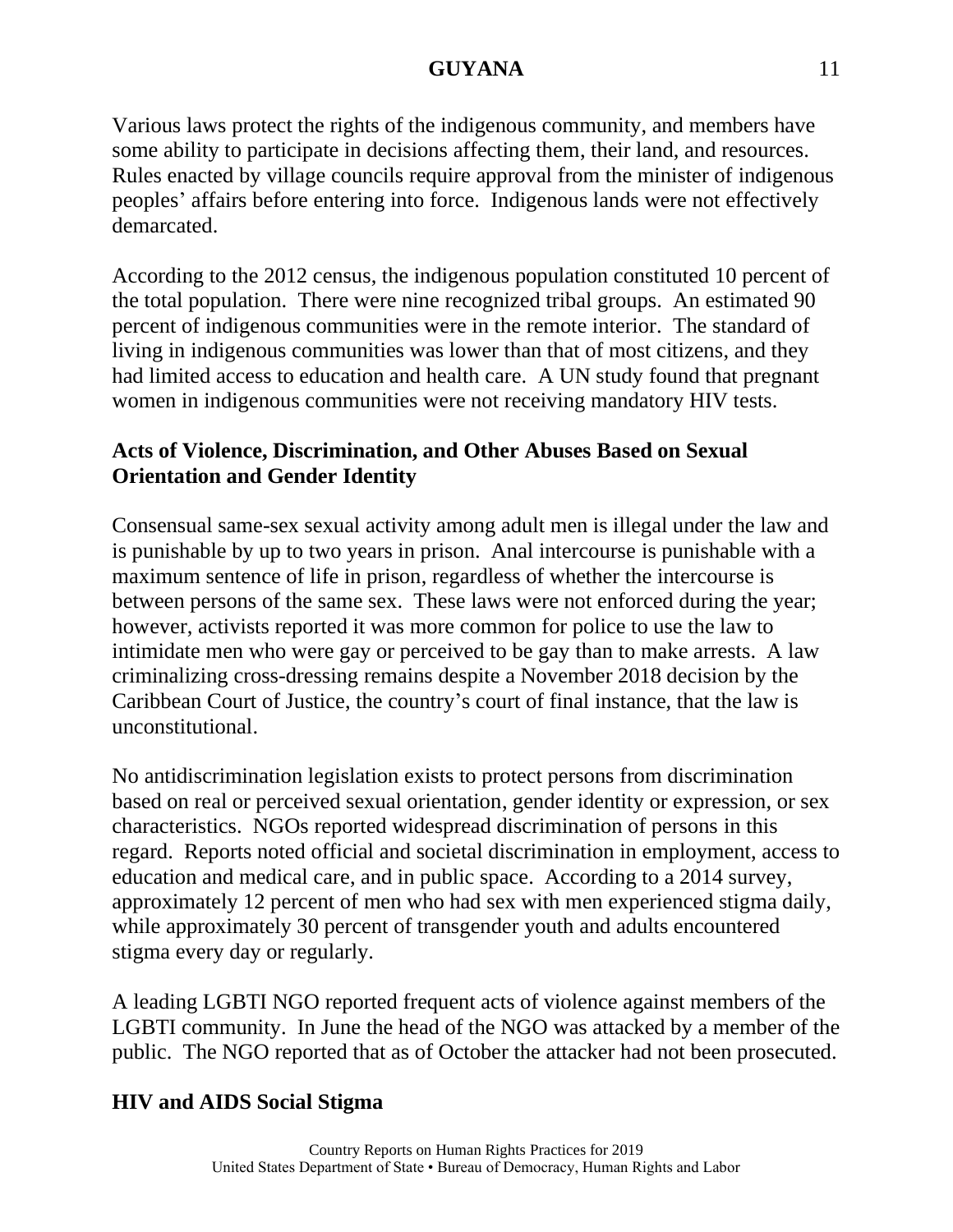A 2014 UNICEF survey reported only 23 percent of persons ages 15 to 49 expressed accepting attitudes towards individuals with HIV.

## **Section 7. Worker Rights**

## **a. Freedom of Association and the Right to Collective Bargaining**

The law provides for the right of association and allows workers to form and join trade unions, bargain collectively, and conduct legal strikes. The law bars military and paramilitary members from forming a union or associating with any established union. The law prohibits antiunion discrimination by employers but does not specifically require reinstatement of workers fired for union activity.

The Ministry of Social Protection is required to certify all collective bargaining agreements. Individual unions directly negotiate collective bargaining status.

By law unions must have 40 percent support of workers, a provision the International Labor Organization (ILO) criticized. The government may declare strikes illegal if the union leadership does not approve them or if the union does not meet the requirements specified in collective bargaining agreements. Public employees providing essential services may strike if they provide a one-month notice to the Department of Public Service and leave a skeleton staff in place. The ILO noted that not all sectors deemed essential by the government adhered to international definitions, including the services provided by the Transport and Harbors Department and the National Drainage and Irrigation Board. Arbitration is compulsory for public employees, and such employees engaging in illegal strikes are subject to sanctions or imprisonment.

The government did not effectively enforce applicable laws. Penalties for violation of labor laws are small fines the government frequently did not impose. These penalties were insufficient to deter violations. Administrative and judicial proceedings regarding violations often were subject to lengthy delays and appeals.

Some public-sector employee unions continued to allege antiunion discrimination by the government, asserting the government violated worker rights and did not effectively enforce the law. The unions were concerned that employers used hiring practices, such as contract labor and temporary labor, to avoid hiring workers with bargaining rights.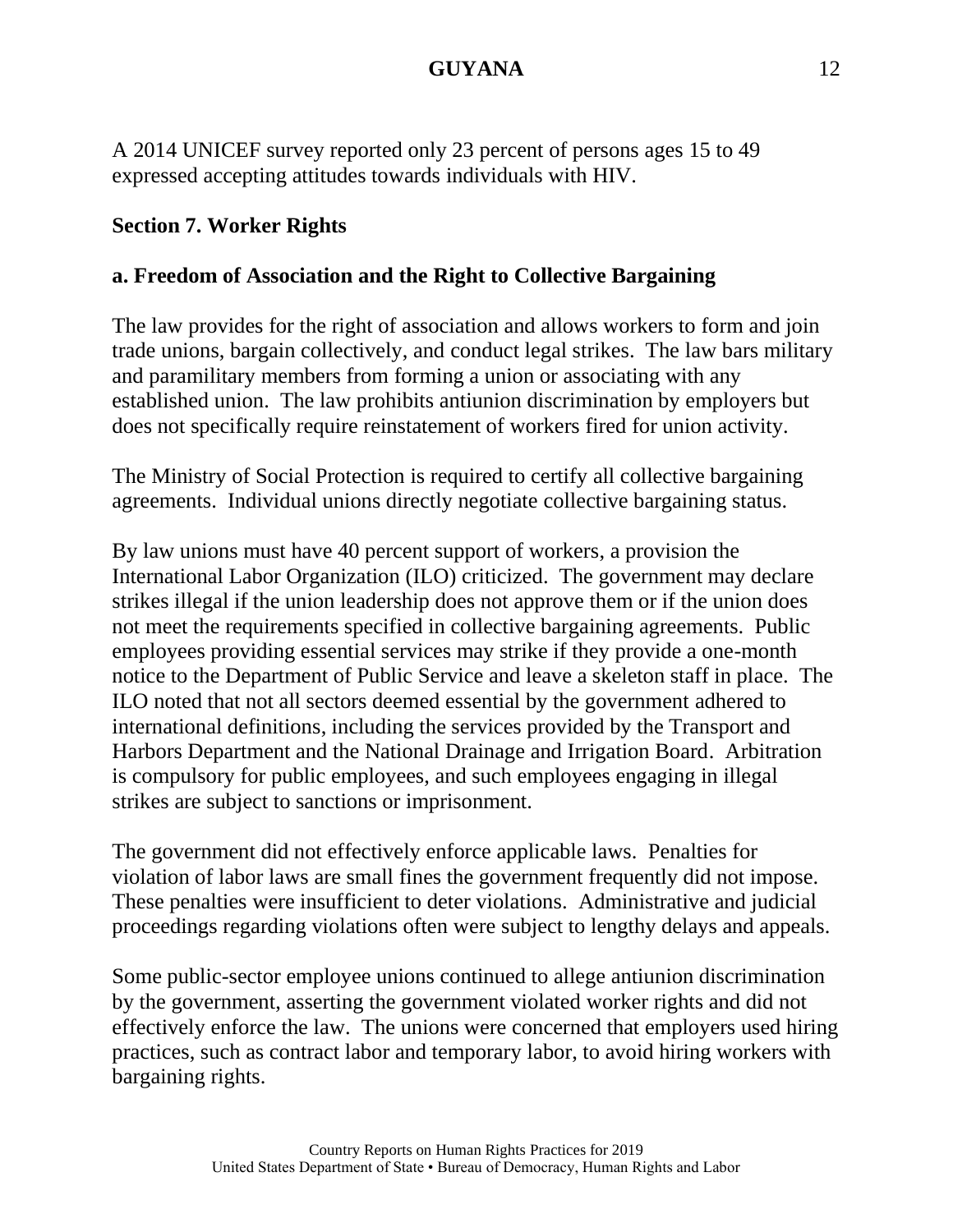# **b. Prohibition of Forced or Compulsory Labor**

The law prohibits all forms of forced or compulsory labor, but the government in general did not effectively enforce the law despite an increase in awareness and inspection programs. Penalties for forced labor under trafficking-in-persons laws include forfeiture of property gained as a result of the forced labor, restitution to the victim, and imprisonment. Administrative labor law penalties are small monetary fines, deemed insufficient to deter violations and rarely enforced.

Country experts reported that forced and compulsory labor occurred in the goldmining, agriculture, and forestry sectors, as well as domestic servitude. Children were particularly vulnerable to forced labor and sex trafficking (see section 7.c.).

Also see the Department of State's *Trafficking in Persons Report* at [https://www.state.gov/trafficking-in-persons-report/.](https://www.state.gov/trafficking-in-persons-report/)

# **c. Prohibition of Child Labor and Minimum Age for Employment**

The law prohibits the employment of children younger than age 15, with some exceptions, but it does not sufficiently prohibit the worst forms of child labor. Technical schools may employ children as young as age 14, provided a competent authority approves and supervises such work. No person younger than 18 may be employed in industrial work at night. Exceptions are for those ages 16 and 17 whose work requires continuity through day and night, including certain goldmining processes and the production of iron, steel, glass, paper, and raw sugar. The law does not specifically prohibit the use, procuring, or offering of a child for the production and trafficking of drugs.

The law permits children younger than 15 to be employed only in enterprises in which members of the same family are also employed. The law prohibits children younger than 15 from working in factories and does not provide adequate protections for those younger than 18 to ensure they are not engaged in activities hazardous to their health or safety.

The government did not enforce laws effectively. The Ministry of Social Protection collaborated with the Ministry of Education, Geology and Mines Commission, Guyana Forestry Commission, National Insurance Scheme, and Guyana Police Force to enforce child labor laws. Fines for child labor offenses are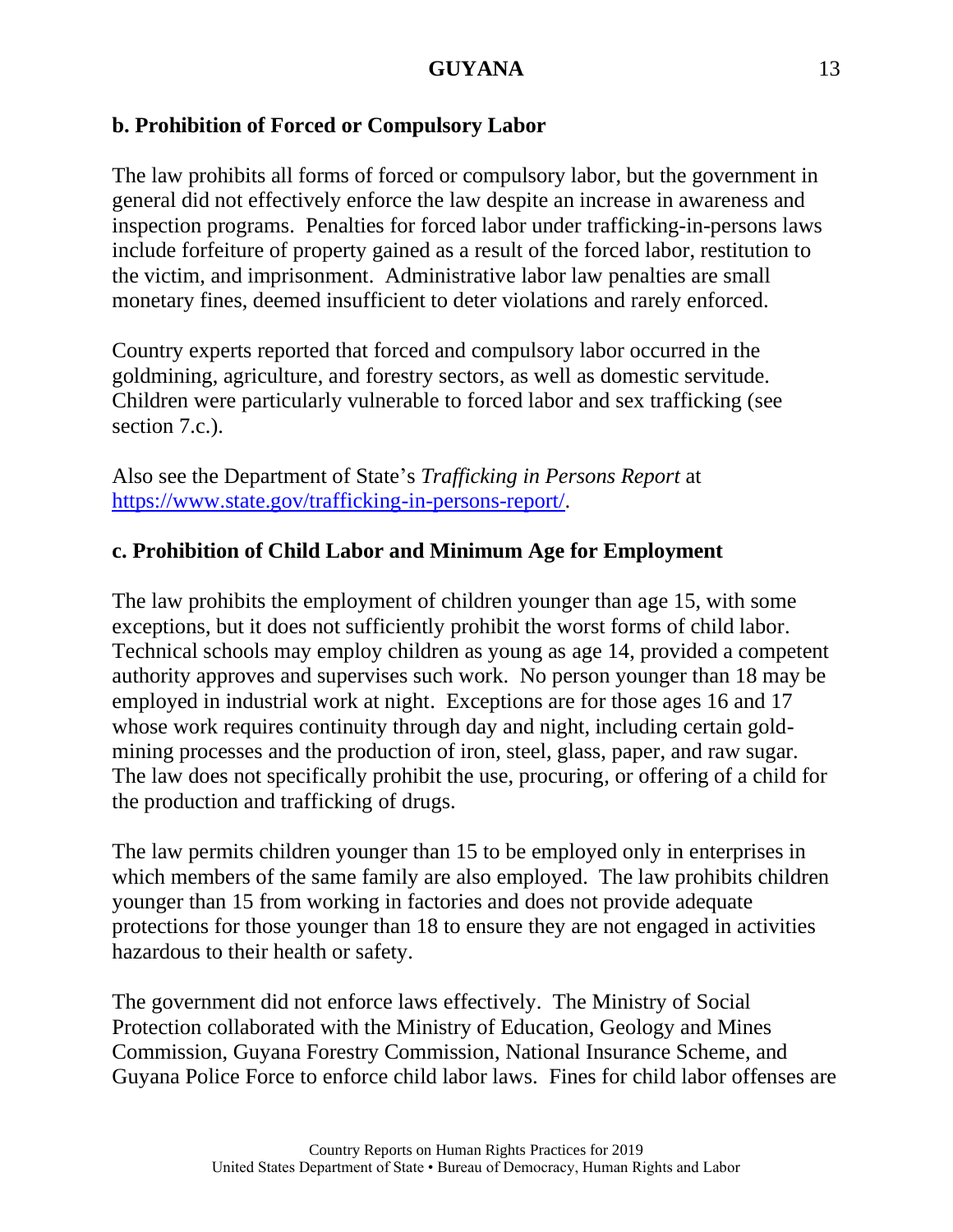low and were not sufficient to deter violations. The government infrequently prosecuted employers for violations relating to child labor.

Child labor occurred and was most prevalent in farming, bars and restaurants, domestic work, and street vending. Small numbers of children also performed hazardous work in the construction, logging, farming, and mining industries. The government reported that incidences of the worst forms of child labor occurred, mainly in gold mining, prostitution (see section 6), and forced labor activities, including domestic servitude. According to local NGOs, children who worked in gold mines operated dangerous mining equipment and were exposed to hazardous chemicals, including mercury.

Also see the Department of Labor's *Findings on the Worst Forms of Child Labor* at [https://www.dol.gov/agencies/ilab/resources/reports/child-labor/findings.](https://www.dol.gov/agencies/ilab/resources/reports/child-labor/findings)

# **d. Discrimination with Respect to Employment and Occupation**

The law prohibits discrimination with respect to employment and occupation based on race, sex, gender, disability, language, social status, and national origin or citizenship. Penalties were insufficient to deter violations, and the government did not effectively enforce the law. The law does not prohibit discrimination based on sexual orientation or gender identity. Discrimination in employment and occupation occurred with respect to women and to persons based on their sexual orientation or gender identity, and workplace access was limited for persons with disabilities (see section 6). Newspapers frequently carried advertisements seeking gender-specific or age-specific applicants to fill positions in the retail, cosmetology, or security sectors.

## **e. Acceptable Conditions of Work**

The law provides for a national minimum wage for private-sector employees. Minimum wages for regular working hours of all full-time, private-sector employees are set nationally for hourly, daily, weekly, and monthly workers. The national minimum wage for regular working hours of full-time, public-sector employees is above the poverty line. A normal workweek is 40 hours, distributed over no more than five days per week. The law prohibits compulsory overtime, and overtime work must be paid according to rates set in the law or according to any collective bargaining agreement in force where workers are unionized.